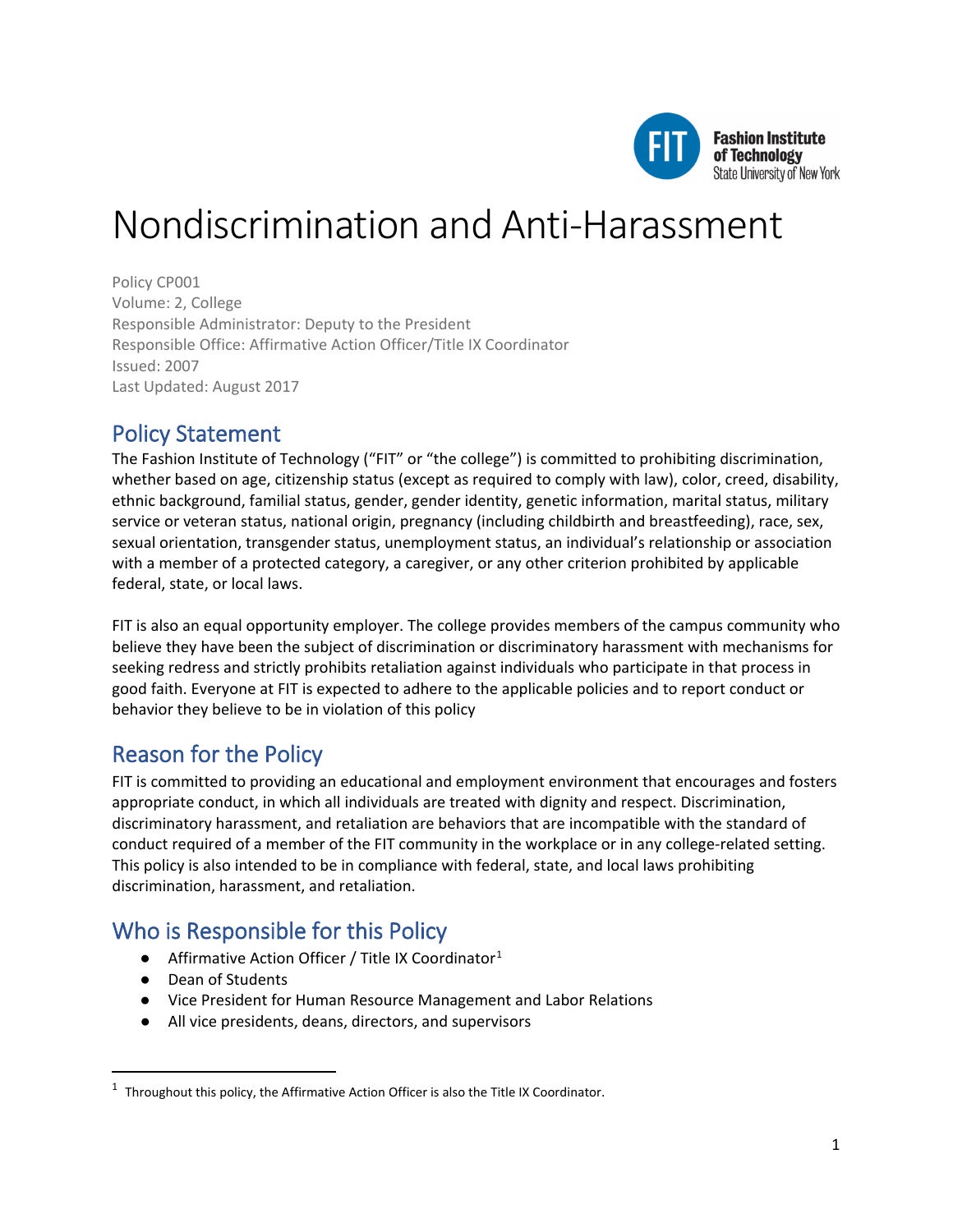## Who is Affected by this Policy

- Employees
- Students
- Guests and Visitors
- Contractors, Vendors, and other Third Parties

### **Definitions**

- **Complainant:** the individual making the allegation(s) of discrimination, discriminatory harassment, or retaliation. This may or may not be the individual who is being discriminated against, harassed, or subjected to retaliation. In cases where the complainant is not the individual alleging to have suffered discrimination, harassment, or retaliation, such complainant may be referred to as the third-party complainant.
- **Discrimination:** treating persons less favorably or differently because of their actual or perceived protected characteristics, including age, citizenship status (except as required to comply with law), color, creed, disability, ethnic background, familial status, gender, gender identity, genetic information, marital status, military service or veteran status, national origin, pregnancy (including childbirth and breastfeeding), race, sex, sexual orientation, transgender status, unemployment status, an individual's relationship or association with a member of a protected category, a caregiver, or any other criterion prohibited by applicable federal, state, or local laws.
- **Discriminatory Harassment:** subjecting an individual on the basis of his or her protected characteristics (as set forth above in Discrimination) to humiliating, abusive, or threatening conduct that denigrates or shows hostility or aversion toward an individual or group that is sufficiently severe, pervasive, or persistent so as to interfere with or limit a person's ability to participate in or benefit from FIT's programs or activities. Discriminatory harassment can take different forms and can consist of oral, written, graphic, or physical conduct relating to an individual's protected characteristics; accordingly, the determination of what constitutes discriminatory harassment will vary according to the particular context and circumstances. Discriminatory harassment includes sexual harassment and gender-based harassment, defined herein, which are also prohibited by and typically investigated under FIT's Sexual Misconduct Response policy.
- **Gender-Based Harassment:** acts of aggression, intimidation, stalking, or hostility based on an individual's actual or perceived sex, gender identity, transgender status, gender expression, and nonconformity with gender stereotypes that is sufficiently serious to adversely affect an individual's educational, campus life, or employment experience. The effect will be evaluated based on the perspective of a reasonable person in the position of the Complainant (as defined herein). Members of FIT's community who believe that they have experienced gender-based harassment should also review FIT's Sexual Misconduct Response policy, as it may also apply depending on the circumstances.
- **Preponderance of the Evidence:** the standard of proof applicable in discrimination, discriminatory harassment, and retaliation investigations, which asks whether it is "more likely than not" that the conduct occurred.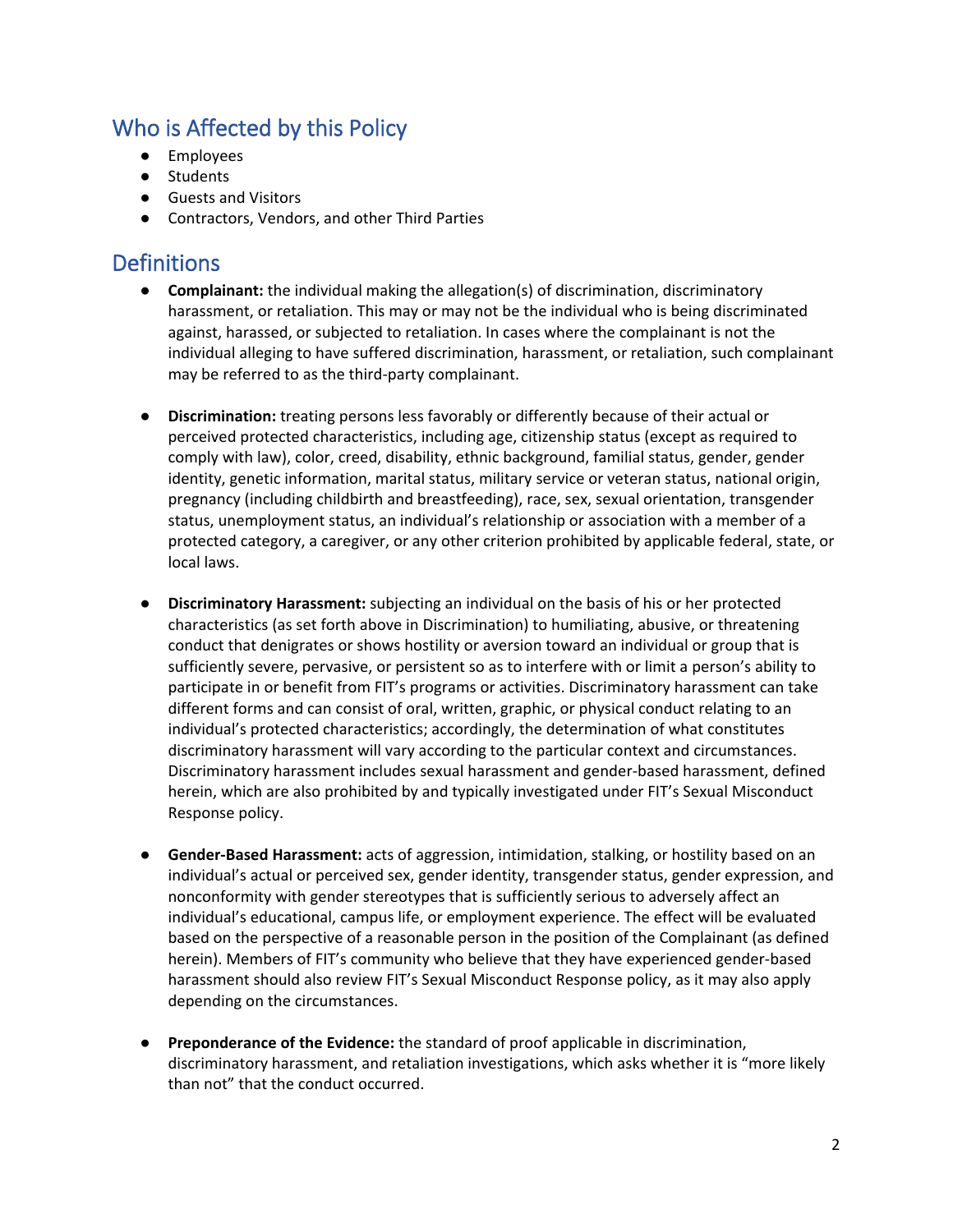- **Respondent:** the individual alleged to have engaged in the discrimination, discriminatory harassment, or retaliation.
- **Retaliation:** adverse action against an individual for reporting a violation of this policy in good faith or against any individual (for example, a Complainant, a Respondent, a witness, etc.) for participating in any way in the investigation or disciplinary process. Retaliation includes harassment and intimidation, including but not limited to violence, threats of violence, property destruction, and adverse educational or employment consequences and bullying. Any individual or group of individuals, not just a Respondent or Complainant, can be responsible for retaliation.
- **Sexual Harassment:** unwelcome conduct of a sexual nature that is sufficiently severe, pervasive, or persistent so as to interfere with or limit an individual's ability to participate in or benefit from FIT's programs or activities. It can take different forms; accordingly, the determination of what constitutes sexual harassment will vary according to the particular context and circumstances. Sexual harassment is often imposed upon a person in an unequal power relationship through the abuse of authority. Central to this concept is the use of implied reward or threat of deprivation that interferes with the academic or work effectiveness of the victim. Examples of sexual harassment include, but are not limited to:
	- o Making unwelcome sexual advances, requests for sexual favors, or verbal or physical conduct of a sexual nature;
	- $\circ$  A pattern of conduct intended to discomfort or humiliate, or both, that includes comments of a sexual nature or sexually explicit statements, questions, jokes, or anecdotes whether delivered in person, in writing, by email, voice-mail message, social media, blogs, chats, or any other communication medium;
	- o A pattern of conduct that would discomfort or humiliate, or both, that includes one or more of the following: unnecessary touching, patting, hugging, or brushing against a person's body; remarks of a sexual nature about a person's clothing or body; or remarks about a person's sexual activity or speculation about a person's sexual experience;
	- $\circ$  Direct or implied threats that submission to such conduct is made explicitly or implicitly a term or condition of an individual's participation in an educational program, grades, or letters of recommendation;
	- $\circ$  Direct or implied threats that submission to such conduct is made explicitly or implicitly a term or condition of an individual's continued employment, work status, promotion, or other condition of employment;
	- $\circ$  Such conduct is intended to interfere, or results in interference, with an employee's work performance, or creates an intimidating, hostile, or offensive work environment.

Members of FIT's community who believe that they have experienced sexual harassment should also review FIT's Sexual Misconduct Response policy, as it may also apply depending on the circumstances.

### Principles

### ● **Scope of this Policy**

This policy applies to allegations of discrimination, discriminatory harassment (e.g., discrimination or harassment that is based on a protected characteristic), and retaliation.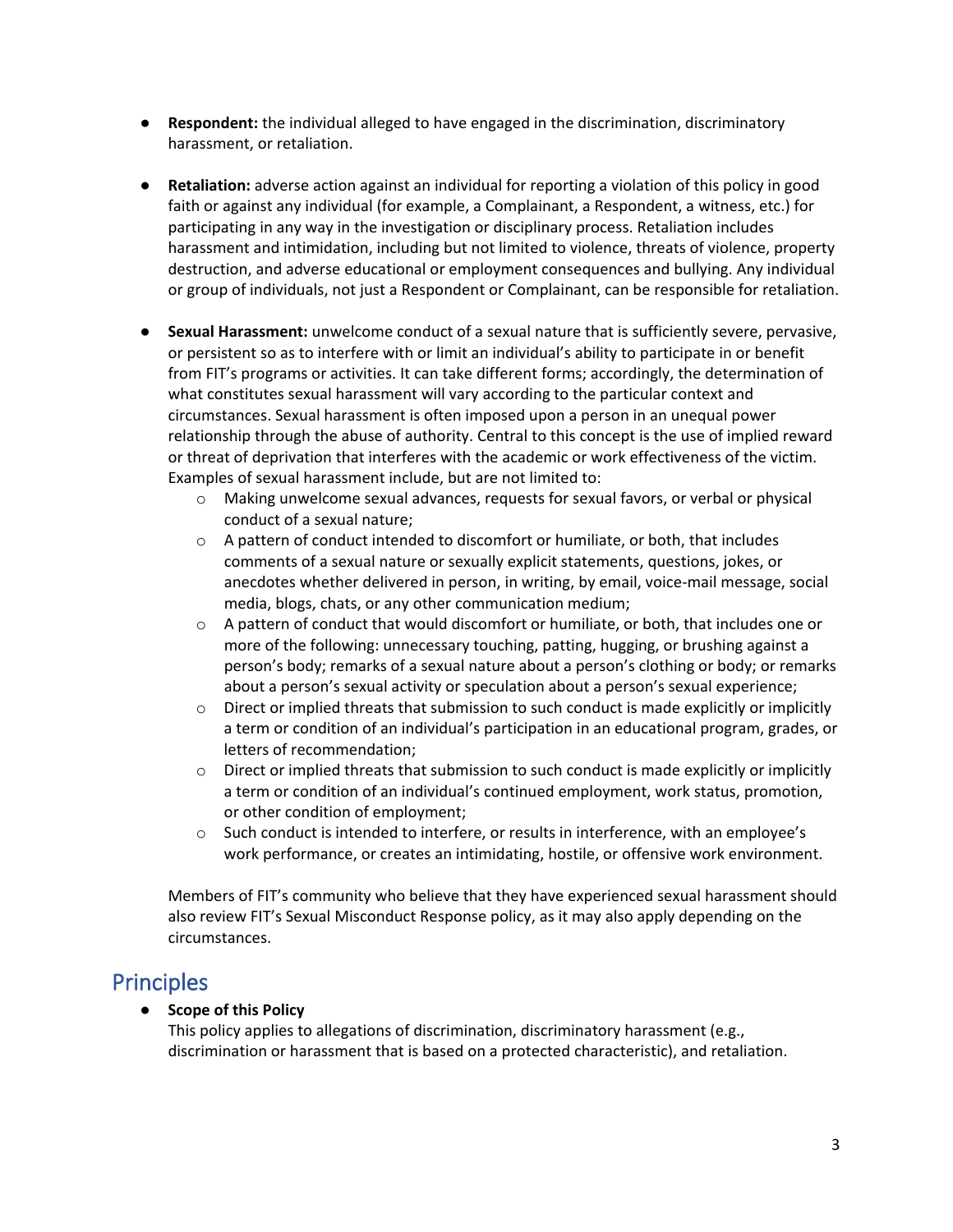In addition to the prohibited conduct mentioned in this policy, FIT also prohibits sexual misconduct (including sexual assault, stalking, domestic and intimate partner violence, and sexual and gender-based harassment) and harassment that is not based on a protected characteristic. Definitions of such prohibited conduct and the applicable procedures for such misconduct are set forth in FIT's Sexual Misconduct Response policy, the Student Code of Conduct, and FIT's Employee Policy Manual. Members of the FIT community should consult these policies for further information. FIT maintains the discretion to determine which policy applies and is most appropriate to the particular situation. In general, however, FIT's response to allegations involving gender or sex discrimination that do not involve sexual misconduct will likely fall within the purview of this policy.

This policy governs the conduct of (i) all the members of FIT's community, such as employees and students, and (ii) non-members of FIT's community, such as contractors, vendors, and visitors. Non-members of FIT's community are both protected by and subject to this policy. A non-member may make a complaint or report of a violation of this policy committed by a member of FIT's community. A non-member may also be permanently barred from FIT or subject to other restrictions for failing to comply with this policy. This policy applies to conduct that occurs on and off FIT's campus, as further described below.

#### o **On-campus violations**

This policy forbids discrimination, discriminatory harassment, and retaliation anywhere on campus. On-campus includes FIT-owned, -leased, -operated, or -controlled property, streets and pathways contiguous to FIT property, or in the immediate vicinity of campus. It also includes the property, facilities, and leased premises of organizations affiliated with FIT, including FIT housing and all actions by a member of the FIT community that involve the use of FIT's computing and network Resource from a remote location, including but not limited to accessing email accounts or any social media platforms.

#### o **Off-campus violations**

This policy also applies to conduct that occurs off FIT's campus when the conduct is associated with an FIT-sponsored activity, such as travel, study abroad, research, internship programs, or in any other off-campus location when such conduct may have a continuing adverse effect or could create a hostile environment on campus.

#### ● **Privacy**

In general, FIT will reveal information about its investigations and adjudication for conduct prohibited by this policy only to those who need to know the information in order to carry out their duties and responsibilities, unless otherwise required or prohibited by federal, state, or local laws, rules, or regulations. Questions about who may receive such information should be directed the Affirmative Action Officer. All students and FIT personnel participating in an investigation, proceeding, or hearing are expected to maintain the privacy of the process. This does not prohibit a Complainant or Respondent from obtaining the assistance of family, friends, legal or non-legal advisors (as described below), union representatives, counselors, therapists, clergy, doctors, or similar Resource.

#### ● **False Complaints**

Individuals who knowingly and intentionally make false reports will be subject to disciplinary action.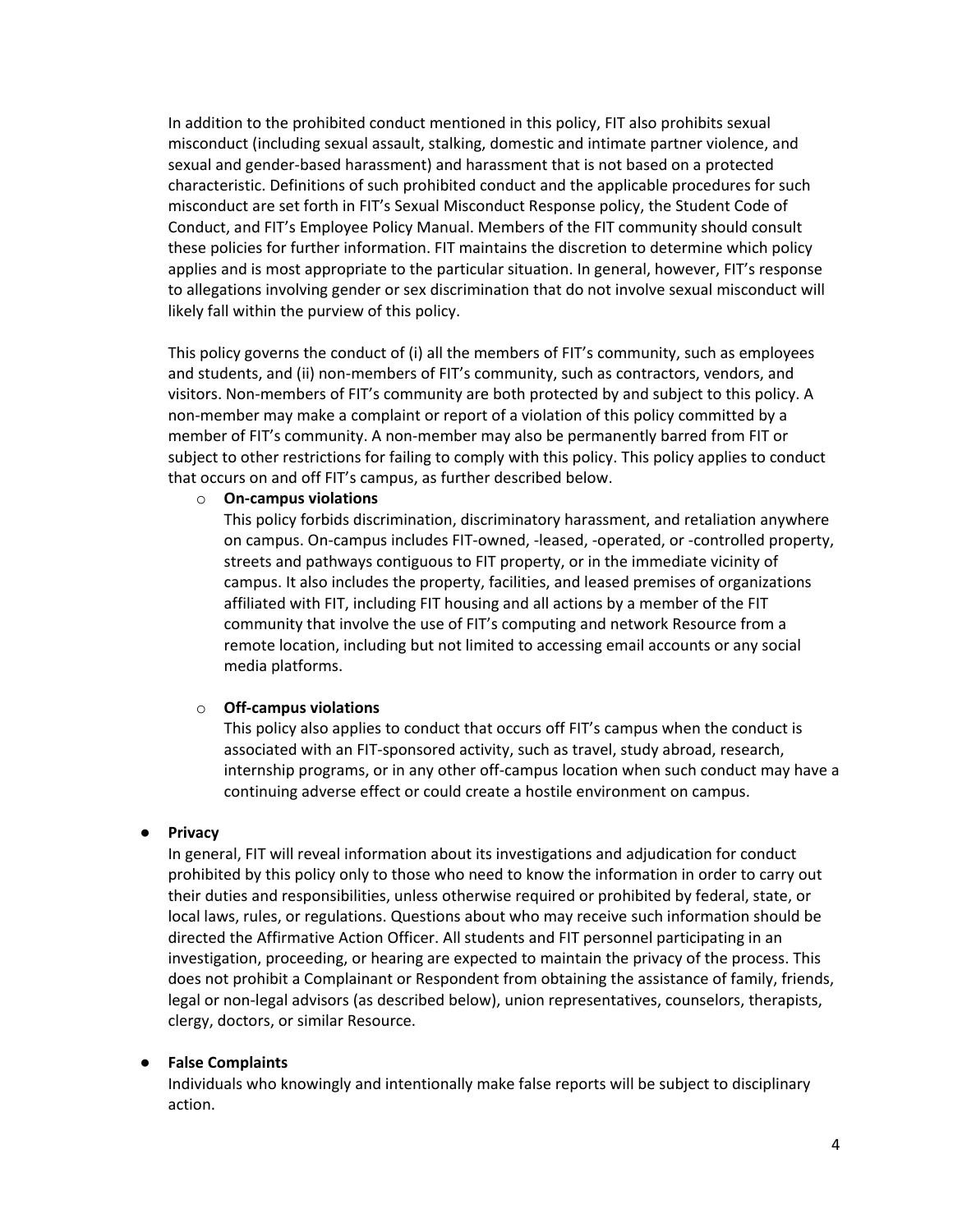#### ● **Non-Retaliation**

All members of the FIT community are prohibited from engaging in retaliation against an individual who, in good faith, reports or complains of a violation of this policy or participates in any way in the investigation or disciplinary process (for example, a Complainant, a Respondent, a witness, etc.). Reports or complaints of retaliation will be investigated and any individuals found to have engaged in retaliation may be subject to disciplinary action in accordance with the processes and procedures set forth in this policy or, depending on the nature of the allegations, disciplinary procedures under FIT's Code of Student Conduct (for students) or as determined by the Vice President for Human Resource Management and Labor Relations or their designee (for employees).

#### ● **Role of the Affirmative Action Officer**

The Affirmative Action Officer and supporting staff may receive initial inquiries, reports, complaints, and requests for consultation and counseling. Assistance will be available whether or not a formal investigation is contemplated or even possible. The Affirmative Action Office will respond to such inquiries, reports, complaints, and requests as promptly as possible and in a manner appropriate to the particular circumstances. Members of the Affirmative Action Office are trained in investigating and resolving complaints of violations of this policy. They are available for assistance with submitting a complaint and will remain impartial during an investigation. The Affirmative Action Office does not represent any individual or department, but it does advocate on behalf of the college's commitment to equal opportunity in an environment that is free from bias, discrimination, discriminatory harassment, and retaliation. If appropriate under the circumstances, the Affirmative Action Office may solicit information concerning any factors that might prejudice an objective evaluation of the evidence and shall reassign an investigation if a conflict or potential conflict emerges. Additionally, the Affirmative Action Office may at any time, according to the procedures set forth herein, refer to or consult with:

- o Human Resource Management and Labor Relations, when the accused is an employee;
- o Dean of Students, when the accused is a student; or
- $\circ$  The appropriate supervisory personnel when the accused is a contractor or third-party vendor.

#### ● **Non-Legal Advisor and Legal Counsel**

Complainants and Respondents may have a non-legal advisor or legal counsel present at any meeting or hearing during the investigation, adjudication, or appellate process. Students and employees must provide advance written notice to the Affirmative Action Officer of the anticipated presence of a non-legal advisor or legal counsel, and their affiliation with the student or employee, at least three (3) business days prior to their scheduled meeting or hearing. Failure to present timely notice will result in a rescheduling of the meeting or hearing. Such non-legal advisor or legal counsel accompanying a student or employee is not allowed to participate in the investigation or disciplinary process, including responding to questions on the student or employee's behalf, offering arguments on the student or employee's behalf, or otherwise participating in disciplinary proceedings other than to speak with the student or employee before, after, or on breaks from the meeting or hearing; except that, in accordance with applicable law and the collective bargaining agreement between FIT and United college Employees of FIT, employees in the collective bargaining unit may have the right to request that a union representative be present during meetings or hearings related to the process and to have a union representative participate in the meetings or hearings to the extent permitted by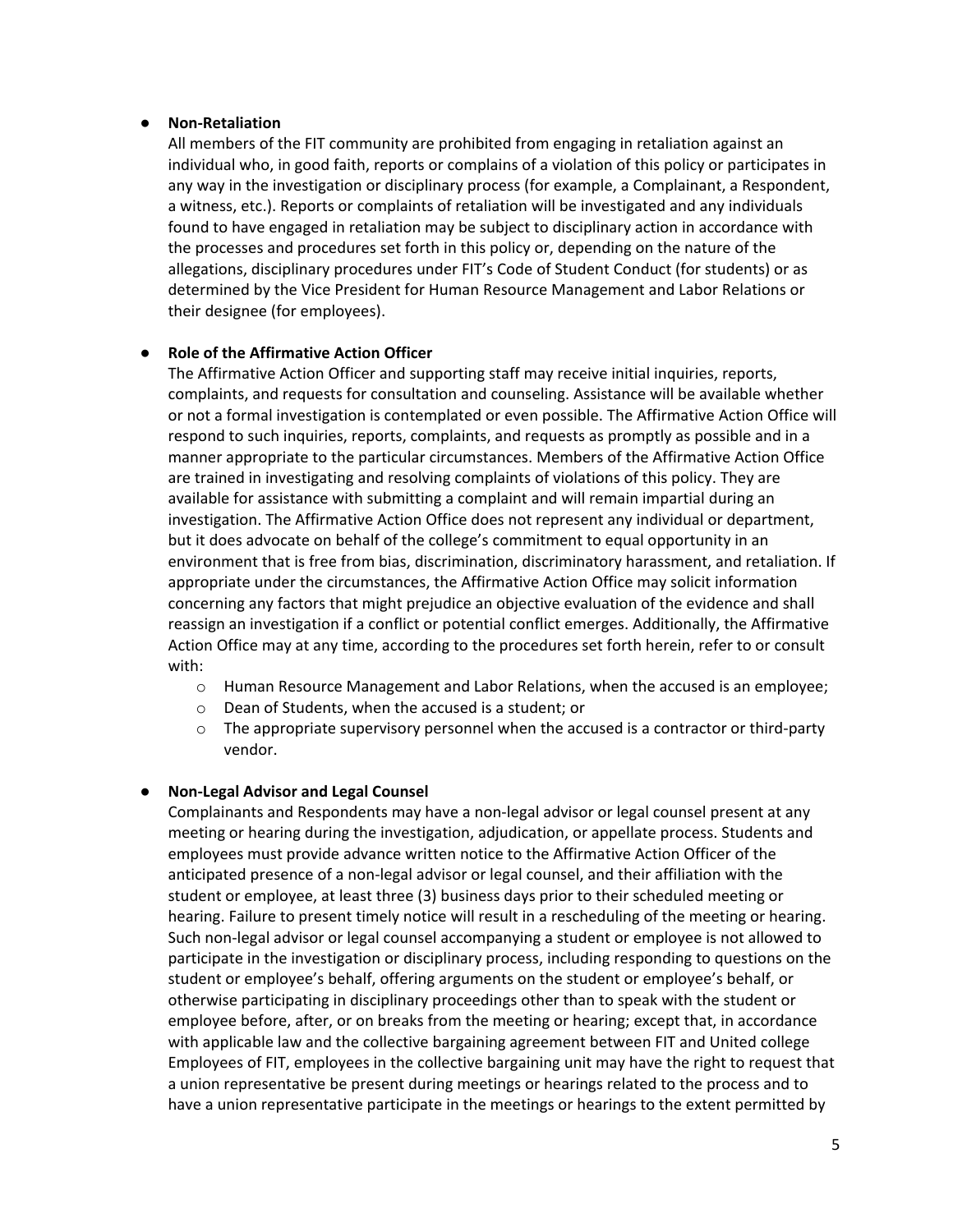the collective bargaining agreement and law. Students will be required to sign a FERPA release allowing the non-legal advisor or legal counsel to hear protected student information pertaining to the case. The non-legal advisor or legal counsel will be required to leave the meeting or hearing if they violate any of the above terms.

### Responsibilities

N/A

### **Procedures**

#### ● **General Procedures**

The following procedures have been adopted by FIT to receive, investigate, and resolve complaints of discrimination, discriminatory harassment, and retaliation. FIT's procedures seek to ensure a prompt, fair, and impartial investigation and resolution and will seek to resolve all complaints as expeditiously as possible. These procedures shall apply when FIT receives a complaint, whether such complaint is received formally or informally, in writing, orally or otherwise. FIT may also commence an investigation if it becomes aware of potential discrimination, discriminatory harassment, or retaliation, regardless of whether someone makes a report or complaint. There are no time limits for reporting discrimination, discriminatory harassment, or retaliation; however, FIT encourages prompt reporting of allegations of discrimination, discriminatory harassment, or retaliation.

The standard of evidence used in the adjudication of these cases will be the preponderance of the evidence. During any portion of the procedures detailed hereafter, the parties shall not employ audio or video taping devices.

#### ● **Investigation and Disciplinary Procedures**

For purposes of this policy, the status of the Respondent will determine the applicable disciplinary procedures. For example, if the Respondent is a student, the procedures used will be those delineated for students in this policy. If the Respondent is an employee, the procedures used will be those delineated for employees in this policy. This determination is within FIT's discretion. Some complaints may be more appropriately handled under other FIT policies, such as the Sexual Misconduct Response policy, the Student Code of Conduct, or FIT's Employee Policy Manual. FIT maintains the discretion to determine which policy is most appropriate and applicable under the circumstances.

o **Reporting Complaints and Investigation Procedure Where a Student is the Respondent** Any person who believes they may have been a victim of or who believes they may have witnessed discrimination, discriminatory harassment, or retaliation committed by a student should report the incident to the Affirmative Action Officer in the Office of Compliance and Audit at 212 217.3360, or 333 Seventh Avenue, 16th Floor. Alternatively, such incidents may be reported to any senior administrator, dean, department director, department chairperson or coordinator, or any other person with supervisory responsibility. Although such complaints need not be in writing, FIT strongly encourages individuals to file a written complaint. Any person with supervisory responsibility who receives a complaint, formally or informally, in writing, orally or otherwise, of discrimination, discriminatory harassment or retaliation must report such information to the Affirmative Action Officer immediately.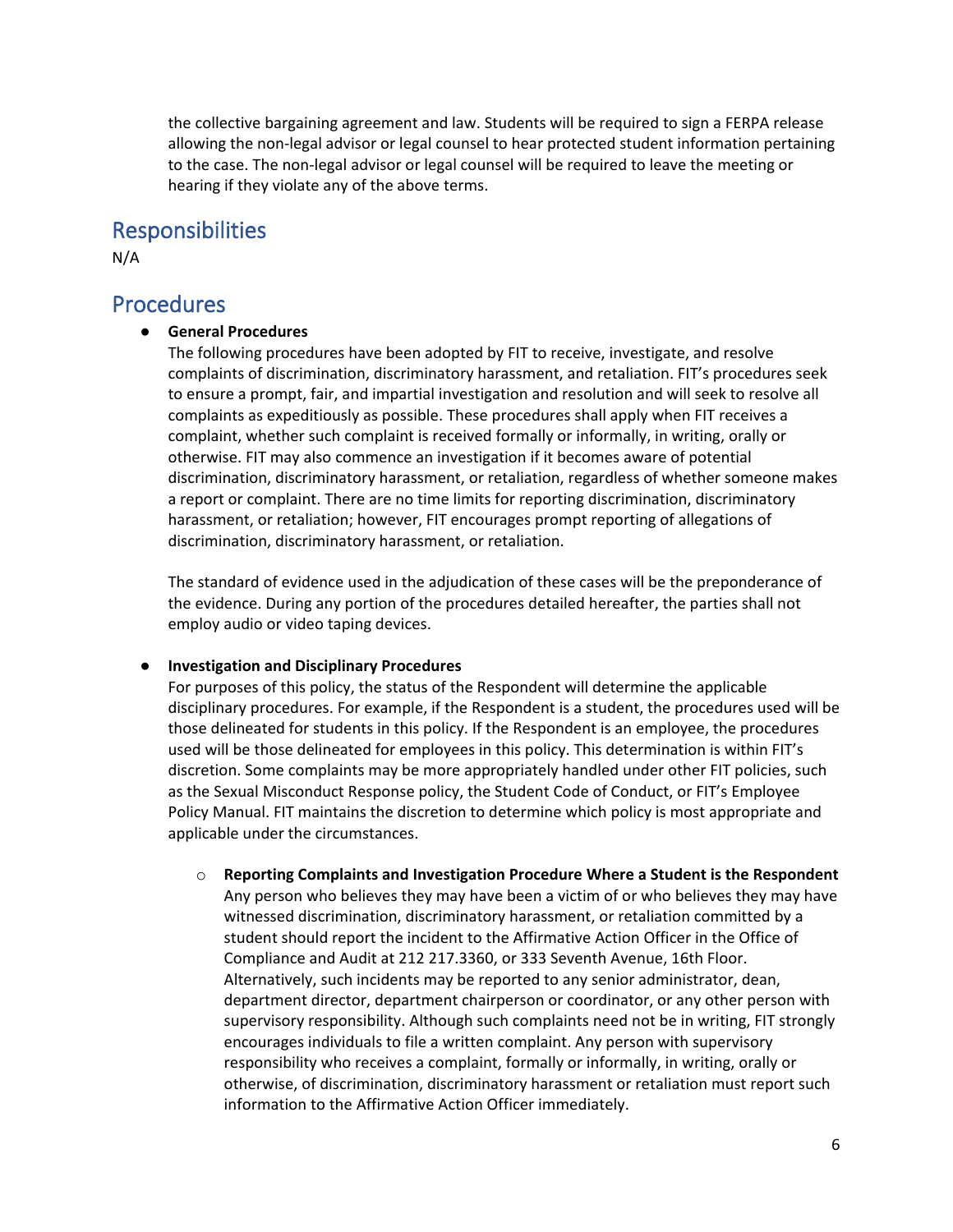#### ▪ **Pre-Investigation**

The Affirmative Action Officer will review the reported complaint and conduct an initial assessment to determine if the case falls within the scope of this policy and its procedures. Following the initial assessment, the Affirmative Action Officer may take any of the following actions:

- If the Affirmative Action Officer determines that the complaint, even if substantiated, would not rise to the level of a policy violation, or the Affirmative Action Officer determines that there will be insufficient information to investigate the matter, the Affirmative Action Officer may dismiss the report. Under these circumstances, the Affirmative Action Officer will inform the parties of the dismissal.
- If the Affirmative Action Officer determines at any point that a complaint may be resolved through an informal process, or upon request of either the Complainant or the Respondent at any time prior to the conclusion of the investigation, the Affirmative Action Officer may begin that process by first discussing the possibility with the Complainant.
- If the Affirmative Action Officer determines that the complaint is outside the scope of this policy and would be more appropriately handled by another office, the Affirmative Action Officer may refer the report to another office for review. The Affirmative Action Officer will inform the parties of the transfer in writing.
- If the Affirmative Action Officer determines that the complaint would, if substantiated, constitute a violation of this policy, the Affirmative Action Officer will initiate an investigation and determine appropriate interim measures and accommodations, if any.
- To the extent necessary to prevent violations of this policy, the Affirmative Action Officer may take any interim measures necessary to protect individuals including, but not limited to, suspending students alleged to have violated this policy<sup>[2](#page-6-0)</sup>, providing support services, changing living arrangements or course schedules, assignments, or tests, and providing increased monitoring, supervision, or security at locations or activities where the misconduct allegedly occurred.

#### o **Investigation**

The Affirmative Action Officer will interview the parties to the complaint separately and advise them of their rights at the outset of the investigation, including their right to have a non-legal advisor or legal counsel present at any meeting or hearing, as set forth above. The Affirmative Action Officer will notify the Respondent of the facts underlying the allegations of discrimination, discriminatory harassment, or retaliation. Each party will be notified prior to any meeting or hearing they are eligible to attend. The Affirmative Action Officer

<span id="page-6-0"></span><sup>&</sup>lt;sup>2</sup> Should the Affirmative Action Officer believe that interim suspension is an accommodation under consideration during an investigation, the Affirmative Action Officer will confer with the Dean of Students. The Dean of Students will then make the final determination as to whether interim suspension is appropriate during an investigation.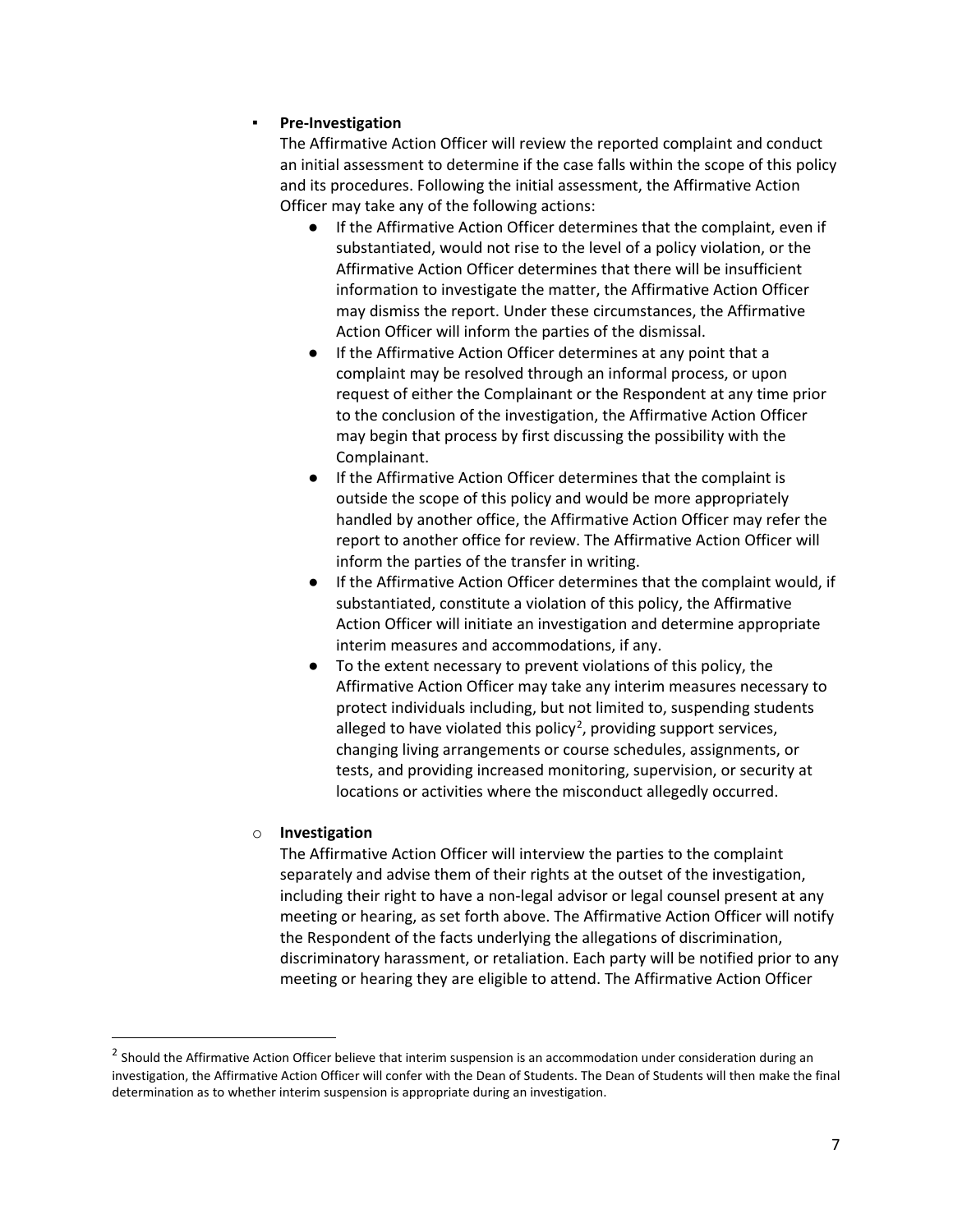will interview witnesses as necessary. At the conclusion of each interview, the Affirmative Action Officer will review the notes with the interviewee.

#### o **Final Report**

If the Respondent does not accept responsibility for the charges at any point prior to the issuance of a final report, and the Complainant and the Respondent have not consented to an informal resolution process, after the conclusion of the investigation of the facts, the Affirmative Action Officer will prepare a report, which will include findings of fact, findings of responsibility, and the Affirmative Action Officer's rationale for his or her decisions.

#### o **Disciplinary Sanctions**

If a student is found responsible for violating this policy, the final report and the entire case file will be forwarded to the Dean of Students to determine the appropriate sanction. The student's entire academic and/or disciplinary record will be considered in issuing a sanction. FIT may impose a disciplinary sanction which may include, but is not limited to, suspension, expulsion, transcript notations, and one or more of the disciplinary sanctions listed in the Code of Student Conduct. If the Dean of Students determines, upon review of the final report and case file, that there may be justification to suspend or expel a student, a hearing before the Student Conduct Council will be scheduled solely for consideration of the sanctions of suspension or expulsion. The procedures set forth in the Code of Student Conduct will otherwise apply to the proceedings, including that where the Council declines to impose suspension or expulsion, the matter will be remanded to the Dean of Students to consider imposition of a sanction. If, upon review of the final report and case file, the Dean determines that there are not grounds to consider suspension or expulsion of a student, the Dean may impose disciplinary sanctions. The Dean shall consider the student's entire academic and/or disciplinary record in issuing a sanction. At the appropriate time, the Complainant and Respondent will be sent letters regarding the outcome of the investigation. Depending on the circumstances, the letter may or may not include notice of the sanctions imposed or the need for further action.

#### o **Appeals**

Students may appeal decisions in the following manner:

● Students may appeal the outcome or sanctions decisions, on the grounds set below, to the President or the President's designee(s). The purpose of an appeal is not to initiate a review of substantive issues of fact or to re-hear the case. All appeals must be in writing and made within ten (10) business days of the date of a decision on sanctioning. The President or designee(s) shall consider the student's entire academic and/or disciplinary record, review all relevant and available information and any information submitted by the student, and shall render a decision within ten (10) business days of the date of the appeal. The President or designee(s) may (i) return the case to the Affirmative Action Officer, Dean of Students, or the Council and task them with reviewing the decision with the substantial new information;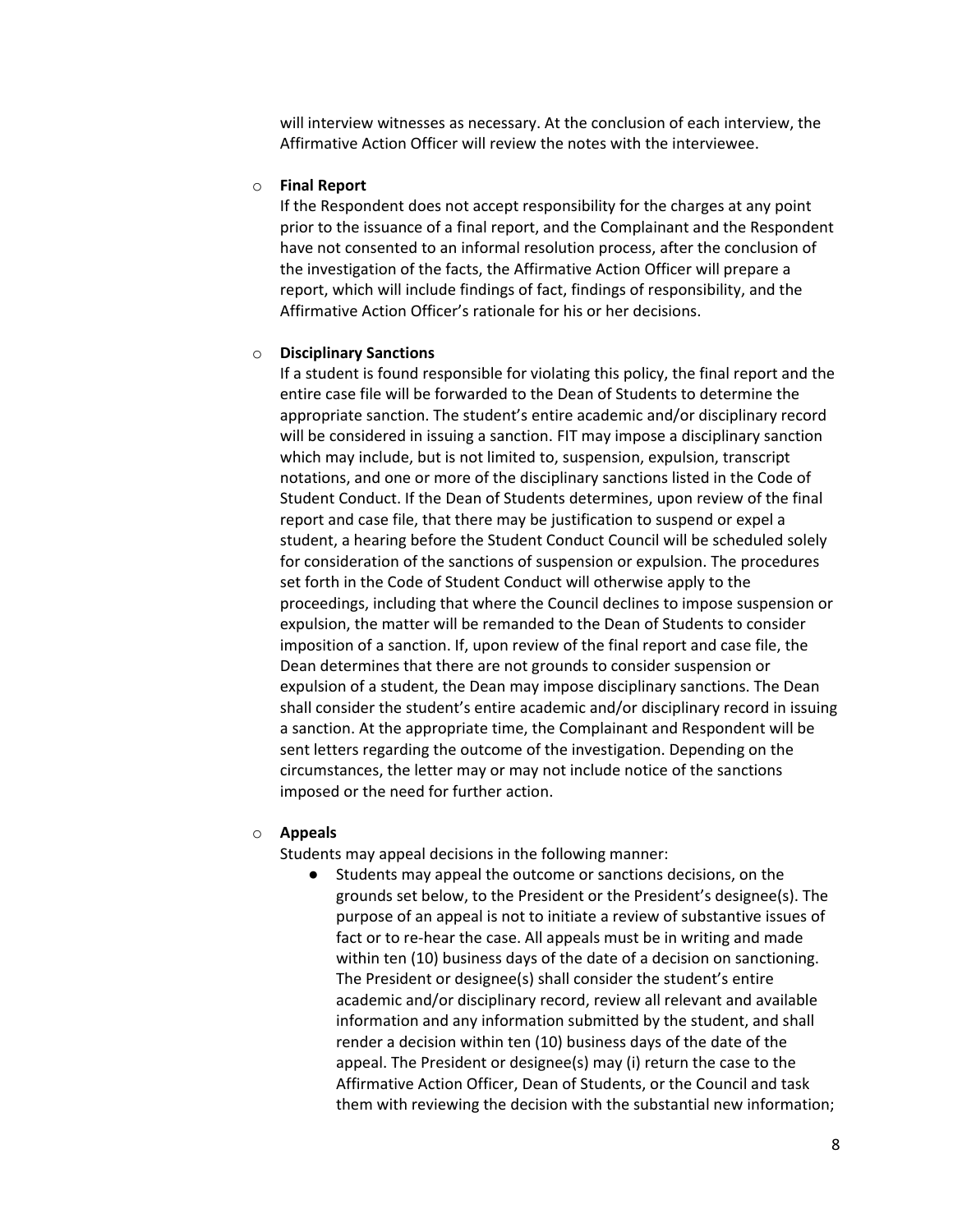(ii) return the case to the Affirmative Action Officer, Dean of Students or the Council to correct the procedural problem and re-review the case; or (iii) change the sanction or task the Dean of Students or the Council with reviewing and amending the originally imposed sanction. If the original decision is upheld by the President or designee(s), this decision will be final. Additionally, decisions made by the President or designee(s) are also final.

- Students found responsible for violating this policy may submit an appeal on the following limited grounds: procedural error affecting the decision or sanction; the appearance of substantive new evidence not available at the time of the decision; and/or excessiveness or insufficiency of the sanction. Neither deliberate omission of information by the appealing party in the original investigation nor disagreement with the decision or sanction are, by themselves, grounds for appeal. Any new evidence or proof of a procedural error should be included in the request for review. In cases where the Dean refers a matter to the Council for consideration of suspension or expulsion, the student may not appeal the Dean's determination, but they may appeal the decision(s) of the Council, as set forth in this policy.
- o **Complaint and Investigation Procedure Where an Employee is the Respondent** Any person who believes they may have been a victim of or who believes they may have witnessed discrimination, harassment, or retaliation committed by an employee should report the incident to the Affirmative Action Officer in the Office of Compliance and Audit at 212 217.3360, or 333 Seventh Avenue, 16th Floor. Alternatively, such incidents may be reported to FIT's Office of Human Resource or any senior administrator, dean, department director, department chairperson or coordinator, or any other person with supervisory responsibility. Although such complaints need not be in writing, FIT strongly encourages individuals to file a written complaint. Any person with supervisory responsibility who receives a complaint, formally or informally, in writing, orally or otherwise, of discrimination, harassment, or retaliation must report such information to the Affirmative Action Officer immediately.

#### o **Pre-Investigation**

The Affirmative Action Officer will review the report and conduct an initial assessment to determine if the case falls within the scope of this policy and its procedures. Following the initial assessment, the Affirmative Action Officer may take any of the following actions:

- If the Affirmative Action Officer determines that the report, even if substantiated, would not rise to the level of a policy violation, the Affirmative Action Officer determines that there will be insufficient information to investigate the matter, the Affirmative Action Officer may dismiss the report. Under these circumstances, the Affirmative Action Officer will inform the parties of the dismissal.
- If the Affirmative Action Officer determines at any point that a matter may be resolved through an informal process, or upon request of either the Complainant or the Respondent at any time prior to the conclusion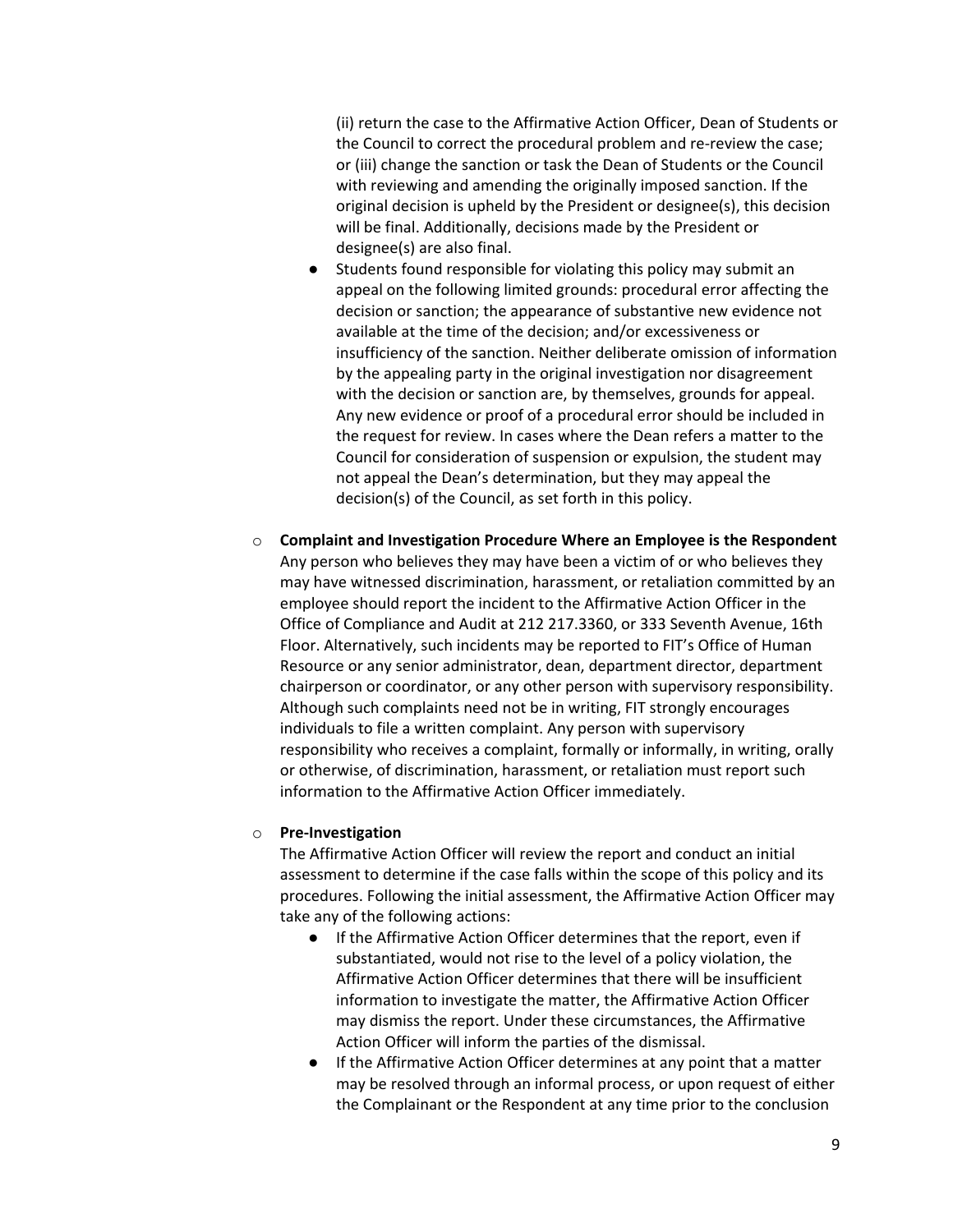of the investigation, the Affirmative Action Officer may begin that process by first discussing the possibility with the Complainant.

- If the Affirmative Action Officer determines that the complaint is outside the scope of this policy and would be more appropriately handled by another office, the Affirmative Action Officer may refer the report to another office for review. The Affirmative Action Officer will inform the parties of the transfer in writing.
- If the Affirmative Action Officer determines that the report would, if substantiated, constitute a violation or this policy, the Affirmative Action Officer will initiate an investigation and determine appropriate interim measures and accommodations, if any.
- To the extent necessary to prevent violations of this policy, the Affirmative Action Officer will recommend interim measures to protect individuals to the Vice President for Human Resource Management and Labor Relations or their designee(s), which may include, but are not limited to, providing support services, changing working arrangements, or suspending employees alleged to have violated this policy during the pendency of an investigation.

#### o **Investigation**

The Affirmative Action Officer will interview the parties to the complaint separately and advise them of their rights at the outset of the investigation including their right to have a union representative, non-legal advisor, or legal counsel present at any meeting or hearing, as set forth above. The Affirmative Action Officer will notify the Respondent of the facts underlying the allegations of discrimination, discriminatory harassment, or retaliation. Each party will be notified prior to any meeting or hearing they are eligible to attend. The Affirmative Action Officer will interview witnesses as necessary. At the conclusion of each interview, the Affirmative Action Officer will review the notes with the interviewee.

#### o **Final Report**

If the Respondent does not accept responsibility for the charges, and the Complainant and the Respondent have not consented to an informal resolution process, after the conclusion of the investigation of the facts, the Affirmative Action Officer will prepare a report, which will include findings of fact, findings of responsibility, and the Affirmative Action Officer's rationale for any decisions.

#### o **Disciplinary Sanctions**

- For employees in the collective bargaining unit, the Vice President for Human Resource Management and Labor Relations or his or her designee(s) will review the final report and determine appropriate action, which may include disciplinary action or other action under the applicable collective bargaining agreement.
- For employees not in the collective bargaining unit, the Vice President for Human Resource Management and Labor Relations or his or her designee(s) will review the final report and may make a recommendation to the President to take such administrative action,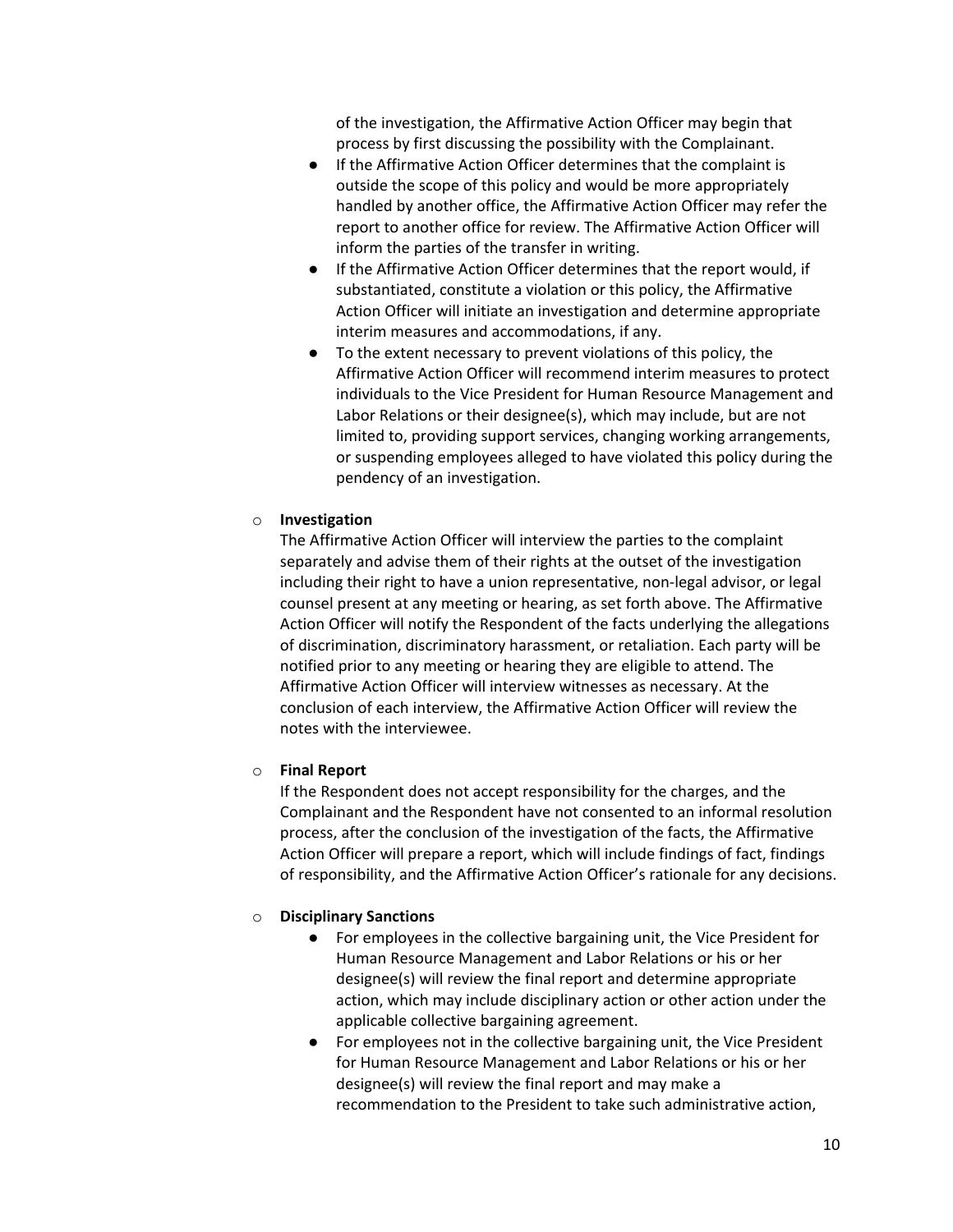including, but not limited to, disciplinary action such as dismissal, demotion, reassignment, suspension, reprimand, removal of privileges, or training.

● Employees will be notified of the outcome of the investigation and/or discipline at the appropriate time.

#### o **Third Party as Complainant or Respondent**

When a third party is involved as a Complainant or Respondent, FIT will use the disciplinary procedures that are generally consistent with the procedures stated in Section II.(1) (Students) or Section II.(2) (Employees), appropriately modified based on the particular circumstances involved, the status of the member of the FIT community involved in the complaint, and taking into account privacy requirements.

### ● **External Remedies**

Any student or employee may file charges with external enforcement agencies, such as the U.S. Equal Employment Opportunity Commission, the New York State Division of Human Rights, the New York City Commission on Human Rights, the Office for Civil Rights of the U.S. Department of Education, the Office of Federal Contract Compliance of the U.S. Department of Labor, or other agencies having jurisdiction over such charges. In general, the deadline to file such charges runs from the last date of unlawful harassment or discrimination, not from the date that an internal FIT complaint is resolved. The complainant is not required to wait until an internal FIT complaint is resolved before filing a charge with one or more of these agencies.

### Violations

N/A

# Related Policies

- [Bias Crime Prevention](https://www.fitnyc.edu/about/policies/enrollment-management/bias-crime-prevention.php)
- [Code of Student Conduct](https://www.fitnyc.edu/about/policies/enrollment-management/code-of-conduct.php)
- [Disability Accommodations and Support Services](https://www.fitnyc.edu/about/policies/enrollment-management/disability-accommodations.php)
- [Religious Accommodations](https://www.fitnyc.edu/about/policies/enrollment-management/religious-accommodations.php)
- Sexual Misconduct Response

## Related Documents

- [Collective Bargaining Agreement Between Fashion Institute of Technology State](https://www.fitnyc.edu/about/administration/hr/current-employees/cba/index.php) University of New York and United college Employees of Fashion Institute of Technology Local 3457 American Federation of Teachers
- [FIT's Employee Policy Manual](https://www.fitnyc.edu/about/administration/hr/benefits/eap/policies/index.php)

## **Contacts**

● **Affirmative Action Officer/Title IX Coordinator** Office of Compliance and Audit 333 Seventh Ave, 16th Floor titleix@fitnyc.edu 212 217.3360